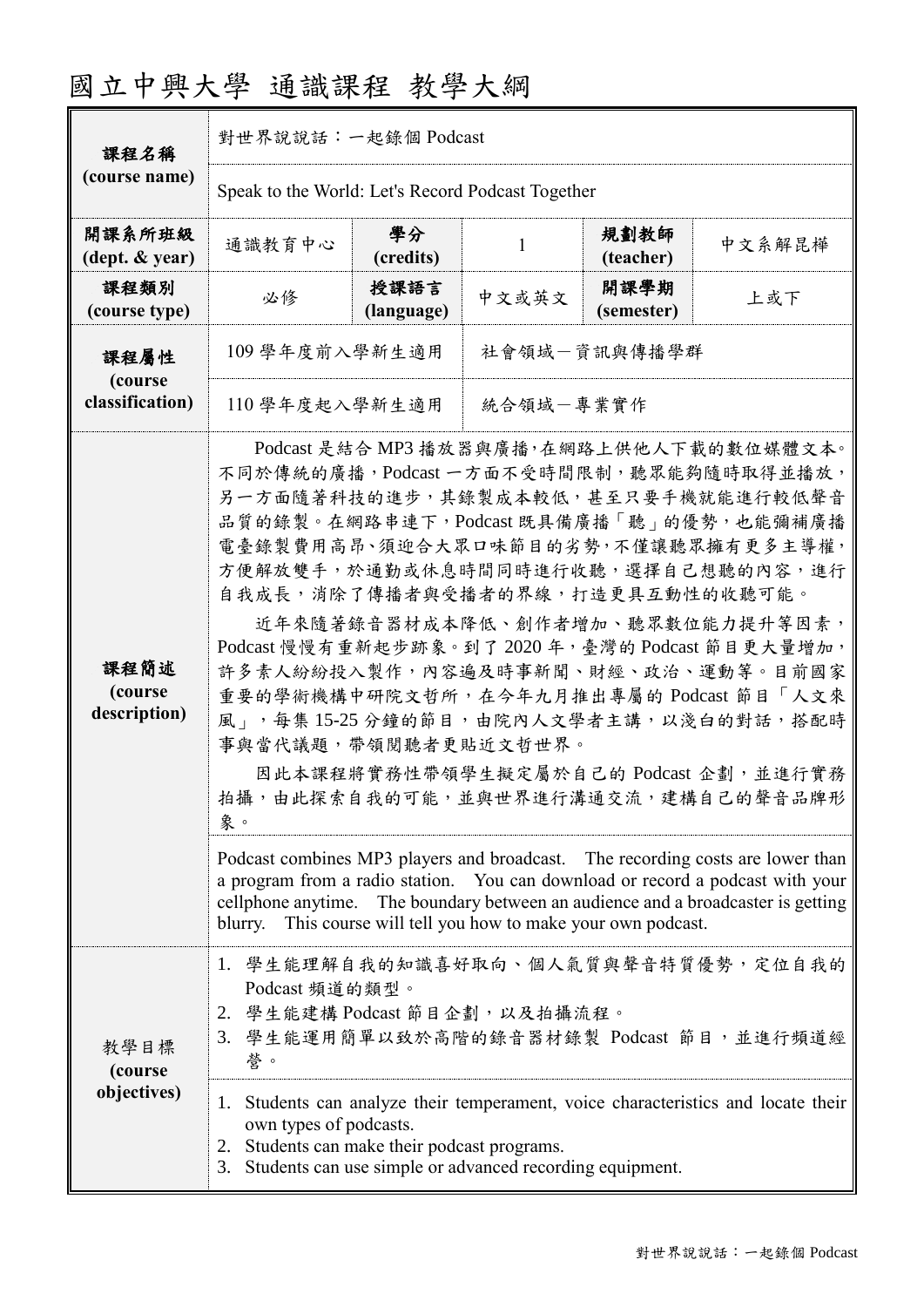| 先修課程<br>(prerequisites)                               | 無(None)                                                                                              |                                                                                |                                                               |          |          |  |  |
|-------------------------------------------------------|------------------------------------------------------------------------------------------------------|--------------------------------------------------------------------------------|---------------------------------------------------------------|----------|----------|--|--|
| 核心能力配比 (六項加總100%)<br>(core learning outcomes)         |                                                                                                      |                                                                                |                                                               |          |          |  |  |
| 人文素養 25%   科學素養 0%                                    |                                                                                                      | 溝通能力 25%                                                                       | 創新能力 30%                                                      | 國際視野 10% | 社會關懷 10% |  |  |
| 教學方法 (teaching methods)                               |                                                                                                      |                                                                                | 學習評量方式 (evaluation)                                           |          |          |  |  |
| 1. 原理講述<br>2. 文本範例分析討論<br>3. 口說訓練<br>4. 聲音錄製與頻道經營實務操作 |                                                                                                      |                                                                                | 1. 課程試題檢測 $(20\%)$<br>2. 實作聲音檔案評量 $(60\%)$<br>3. 課程討論參與 (20%) |          |          |  |  |
|                                                       | (course content and homework / tests schedule)                                                       | 授課內容(單元名稱與內容、習作 / 考試進度、備註)                                                     |                                                               |          |          |  |  |
| 聲音版的 Youtube?<br>為你的頻道命名<br>講綱:絕對不能少                  | 第一部分 Podcast 頻道類型與個人特質設定<br>Podcast 頻道主要類型介紹<br>第二部分 Podcast 錄製腳本編寫<br>主題與話題:長久經營與風潮聲量<br>一集最好幾分鐘的辯證 | 用聲音認識自己:你喜歡的、你會的與你能表達的聲音<br>知識背景準備: Podcast 一分鐘一樣是十年功<br>腳本細節:從開頭黃金三分鐘到怎麼鋪梗與排梗 |                                                               |          |          |  |  |
| 監聽耳機、防噴罩                                              | 評估你的聲音檔案放那個頻道與設置方法                                                                                   | 第三部分 錄製器材操作與 Podcast 頻道平台設置<br>就從手上的手機開始錄︰基本錄音工具與環境                            | 專業錄音設備操作:Zoom H5 可換麥克風手持數位錄音機、Blue Yeti 雪怪 USB 麥克風、           |          |          |  |  |
| 口條訓練<br>聲音音色訓練<br>對話訓練<br>硬體器材的輔助                     | 第四部分 聲音與對談的訓練錄製<br>Podcast 就是主打「你的聲音」<br>第五部分 錄製聲音剪輯 Podcast 檔案處理                                    |                                                                                |                                                               |          |          |  |  |
| 聲音的錄製操作實務                                             | 聲音檔案的電腦剪輯操作<br>Podcast 檔案的命名、標籤                                                                      |                                                                                |                                                               |          |          |  |  |